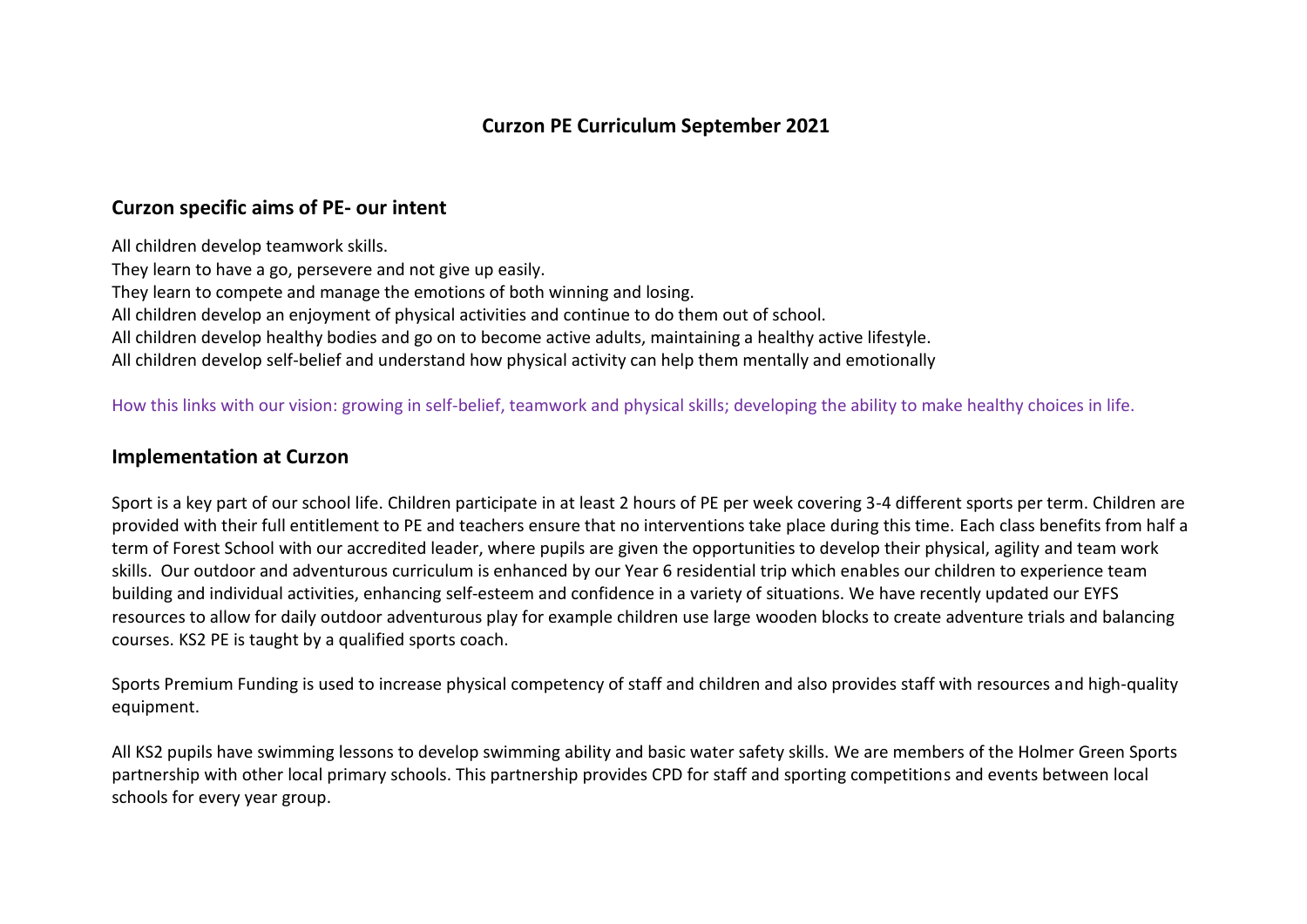We hold annual an annual sports day showcasing a range of track and field events.

Children have the opportunity to further their skills at after school sports clubs. Our extracurricular timetable is carefully planned so that we provide a broad range of activities based on children's interests and new initiatives. The extra-curricular offer is reviewed termly using attendance data and pupil voice. We also work with parents to identify when a child has an interest and or a clear talent in a specific sport, signposting them to local clubs.

We have a well-staffed and equipped playground, a sports field, and play equipment to provide opportunities for children to develop and improve fundamental physical skills whilst being active during break and lunchtimes. Since the installation of our new KS1 play area, we have seen an increase in active play among our younger pupils. Our EYFS pupils have access to a range of scooter and trikes. Our sports coach runs free organised games daily at breakfast club, playtimes and lunchtimes. Older pupils become sports leaders, planning and leading games for younger ones. Our Year 6 pupils organise and run sports day games, teaching the younger children about each race.

#### **KS1 Barn Owls**

| <b>Autumn</b>                        | <b>Spring</b>                  | <b>Summer</b>               |
|--------------------------------------|--------------------------------|-----------------------------|
| Gymnastics<br>Yoga<br>Invasion games | Athletics<br><b>Ball games</b> | Dance<br>Bat and ball games |

#### **KS1 Snowy Owls**

| <b>Autumn</b>                | <b>Spring</b>                  | <b>Summer</b>                               |
|------------------------------|--------------------------------|---------------------------------------------|
| Gymnastics<br>Invasion games | Multi skils<br>Parachute games | Hockey<br>Cricket<br>Basketball<br>Football |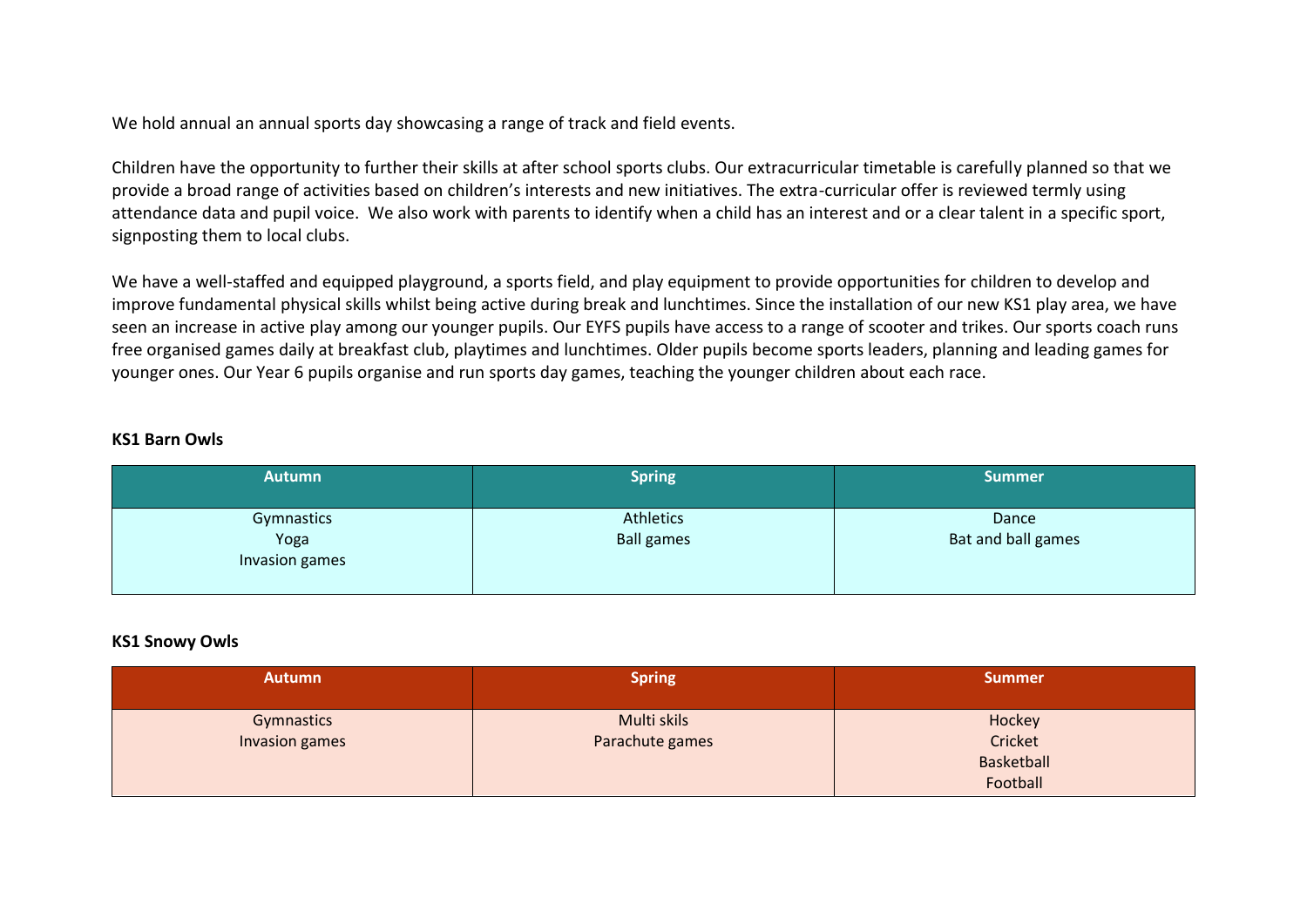## **Year 3**

| <b>Autumn</b>                                                             | <b>Spring</b>                             | <b>Summer</b>                           |  |  |
|---------------------------------------------------------------------------|-------------------------------------------|-----------------------------------------|--|--|
| <b>Rounders</b><br>Football<br><b>Disability sports</b><br><b>Netball</b> | Gymnastics<br>Hockey<br>Handball<br>Dance | <b>Athletics</b><br>Cricket<br>Swimming |  |  |

#### **Year 4**

| <b>Autumn</b>     | <b>Spring</b> | <b>Summer</b> |  |  |
|-------------------|---------------|---------------|--|--|
|                   |               |               |  |  |
| Rounders          | Gymnastics    | Athletics     |  |  |
| Football          | Hockey        | Cricket       |  |  |
| Disability sports | Handball      | Swimming      |  |  |
| Netball           | Dance         |               |  |  |
|                   |               |               |  |  |

## **Year 5**

| <b>Autumn</b> | <b>Spring</b> | <b>Summer</b>    |
|---------------|---------------|------------------|
| Rounders      | Gymnastics    | <b>Net Games</b> |
| Football      | Handball      | Tag rugby        |
| Netball       | Swimming      | Athletics        |
| Hockey        |               | Cricket          |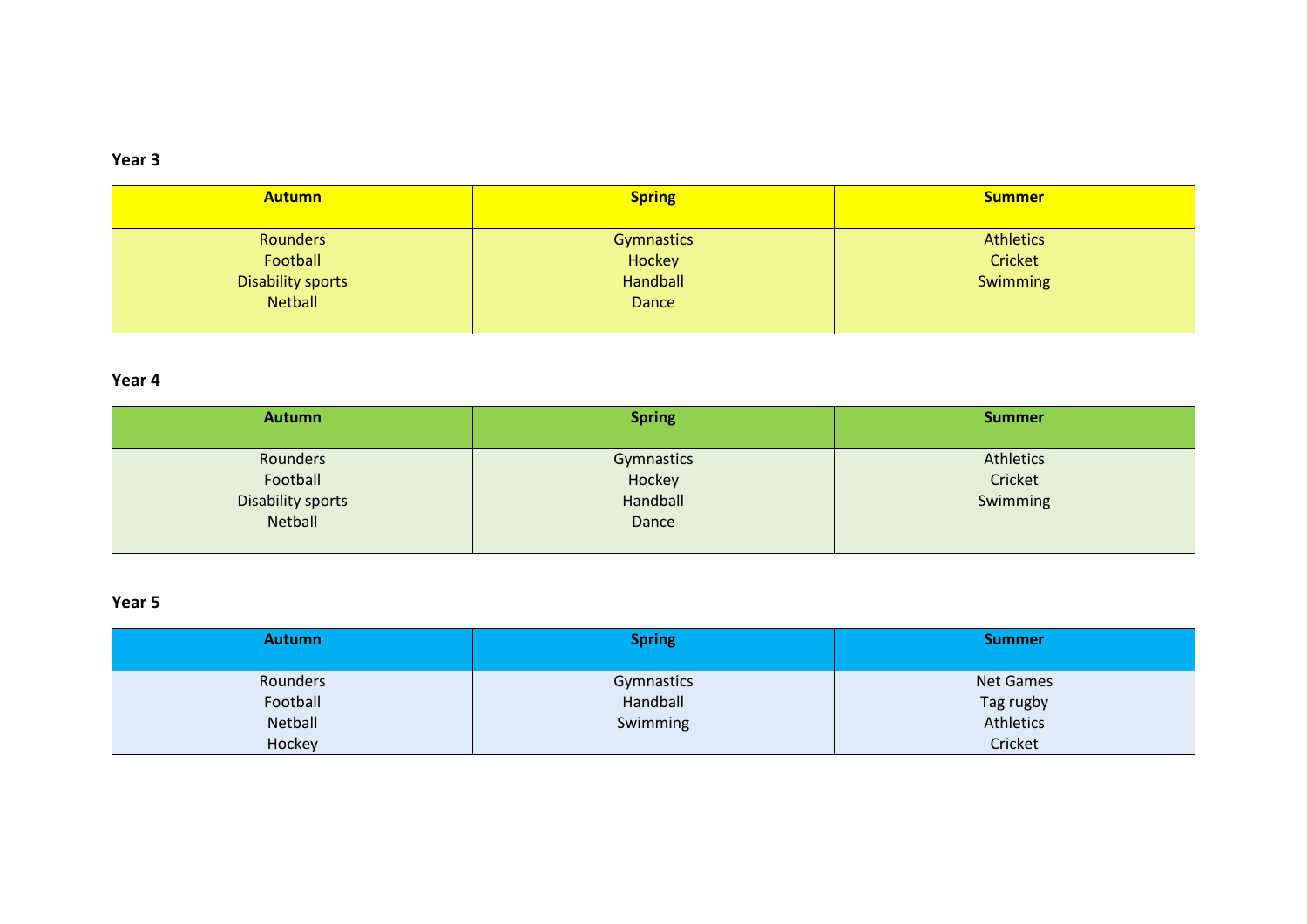# **Year 6**

| <b>Autumn</b> | <b>Spring</b> | <b>Summer</b>    |  |
|---------------|---------------|------------------|--|
| Rounders      | Gymnastics    | <b>Net Games</b> |  |
| Football      | Handball      | Tag rugby        |  |
| Netball       | Swimming      | Athletics        |  |
| Hockey        |               | Cricket          |  |

# **Progression of knowledge and skills in PE**

| <b>Activity</b> | <b>EYFS</b>      | <b>Y1</b>                  | <b>Y2</b>                  | Y3                         | Y4                         | <b>Y5</b>                  | Y6                         |
|-----------------|------------------|----------------------------|----------------------------|----------------------------|----------------------------|----------------------------|----------------------------|
|                 |                  |                            |                            |                            |                            |                            |                            |
| Invasion        | Move freely      | <b>Ball control skills</b> | <b>Ball control skills</b> | <b>Ball control skills</b> | <b>Ball control skills</b> | <b>Ball control skills</b> | <b>Ball control skills</b> |
| Games           | using suitable   | Explore different          | Develop control            | Use a number of            | Score more                 | Show ways to               | Increase control           |
| (football,      | spaces and speed | ways using a ball.         | and accuracy               | sending and                | regularly without          | keep ball away             | of ball and                |
| tag rugby,      | or direction to  | Explore ways to            | when moving                | receiving                  | making mistakes.           | from defenders.            | shooting skills.           |
| netball,        | avoid obstacles. | send a ball or             | with a ball in a           | techniques.                | Choose and                 | How to shield the          | <b>Games</b>               |
| handball,       | Throw/kick large | other equipment            | variety of                 | Improve accuracy           | adapt their                | ball. Change               | Understand that            |
| basketball,     | balls.           | Retrieve and stop          | different games.           | of passes and use          | techniques to              | speed, direction           | when team has              |
| hockey)         |                  | a ball using               | Pass and receive           | space to keep              | keep possession            | with ball to get           | ball they are              |
|                 |                  | different parts of         | a ball with more           | possession                 | and give their             | away from                  | attacking and              |
|                 |                  | the body.                  | control and                | better.                    | team chance to             | defender. Shoot            | when they                  |
|                 |                  |                            | accuracy.                  | Remain in control          | shoot.                     | accurately in a            | haven't they are           |
|                 |                  | Games                      |                            | of ball while              | <b>Games</b>               | variety of ways.           | defending.                 |
|                 |                  | Play a variety of          | <b>Games</b>               | travelling.                | Plan ideas and             | <b>Games</b>               | Understand                 |
|                 |                  | running and                | Recognise the              |                            | tactics similar            | Mark an                    | different ways to          |
|                 |                  | avoiding games.            | best ways to               | <b>Games</b>               | across invasion            | opponent. Watch            | attack and                 |
|                 |                  | Participate in             | score points and           | Look when                  | games. Know                | and evaluate the           | defend. Choose             |
|                 |                  | simple team                | stop points being          | travelling and             | what rules are             | success of the             | right formations           |
|                 |                  | games                      | scored.                    | what happens               | needed to make             | games they play            | and tactics for            |
|                 |                  |                            | Recognise how              |                            | games fair.                | in. Identify parts         | attack and                 |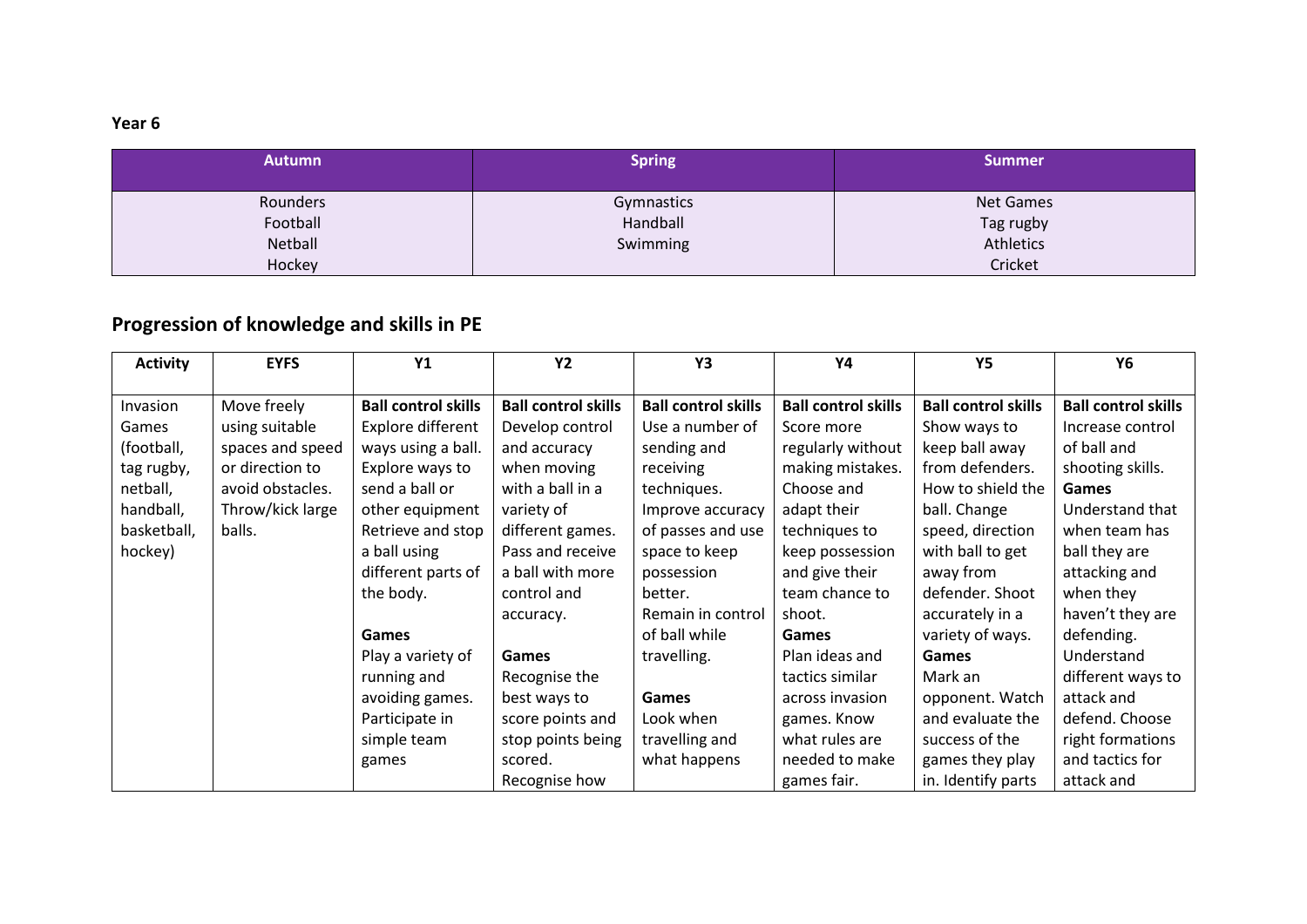| Develop simple      | they work best    | after they have  | Evaluate how        | of the game that  | defence. Know    |
|---------------------|-------------------|------------------|---------------------|-------------------|------------------|
| attacking and       | with their        | passed ball.     | successful their    | are going well    | how they support |
| defending           | partner.          | Play games that  | tactics have        | and parts that    | other players in |
| techniques          | Make it difficult | involve keeping  | been, use           | need improving.   | attack and       |
| Pass and receive    | for opponents.    | possession and   | appropriate         | Explain how       | defence.         |
| a ball in different | Keep the ball and | scoring          | language to         | confident they    |                  |
| ways                | find best places  | Know which       | describe            | feel in different |                  |
|                     | to score.         | passes are best  | performance and     | positions.        |                  |
|                     | Watch others      | and tactics to   | identify what       |                   |                  |
|                     | accurately.       | keep possession. | they do that        |                   |                  |
|                     | Participate in    | Find space to    | makes things        |                   |                  |
|                     | small team        | receive and      | difficult for their |                   |                  |
|                     | games.            | support.         | opponents           |                   |                  |
|                     |                   |                  |                     |                   |                  |
|                     |                   |                  |                     |                   |                  |

| <b>Activity</b> | <b>EYFS</b>     | <b>Y1</b>          | <b>Y2</b>        | Y3               | Y4                | <b>Y5</b>         | Υ6                 |
|-----------------|-----------------|--------------------|------------------|------------------|-------------------|-------------------|--------------------|
|                 |                 |                    |                  |                  |                   |                   |                    |
| Gymnastics      | Move freely and | Learn a variety of | Develop short    | Develop and      | Devise, perform   | Control actions   | Make up a          |
|                 | with pleasure   | basic gymnastic    | sequences on     | perform actions. | and repeat        | and combine       | sequence and       |
|                 | and confidence  | movements. Be      | their own. Use   | Practice and     | sequences that    | them fluently. Be | adapt it to        |
|                 | in a range of   | still in different | imagination to   | concentrate on   | include travel,   | aware of          | different          |
|                 | ways including, | body shapes and    | find different   | quality of       | body shapes and   | extension, body   | apparatus          |
|                 | rolling, floor  | balances and       | ways of using    | movement.        | balances.         | tension and       | layouts. Change    |
|                 | shapes, ways of | combine            | apparatus. Form  | Link different   | Work with a       | control. Move     | levels and use     |
|                 | travel.         | different ways of  | simple sequences | balances moving  | partner and small | from floor to     | space effectively. |
|                 | Experiment with | travelling. Move   | of different     | in and out of    |                   | apparatus,        |                    |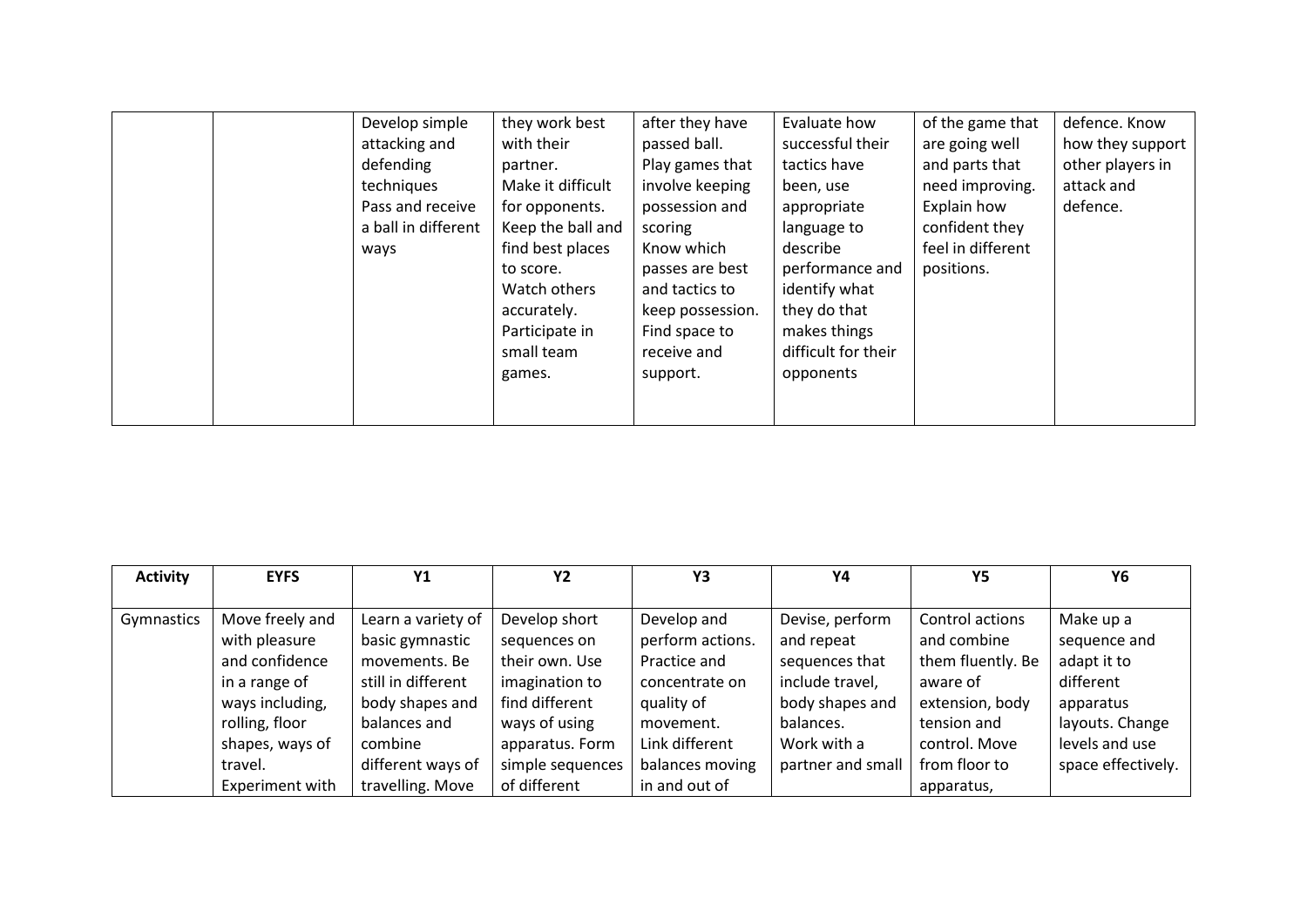| different ways of<br>moving. Jump off | between mats<br>and small    | actions using<br>floor and | positions of<br>stillness. Transfer | groups to create<br>sequences. | change levels<br>and move safely.    | Hold body in<br>tension and |
|---------------------------------------|------------------------------|----------------------------|-------------------------------------|--------------------------------|--------------------------------------|-----------------------------|
| an object and                         | apparatus and                | apparatus. Have            | weight smoothly                     | Adapt sequences                | Combine                              | extend and point            |
| land                                  | change the speed             | a clear start,             | from one part of                    | to include                     | movements with                       | fingers and toes.           |
| appropriately.                        | of movement.                 | middle and end.            | body to another                     | apparatus and to               | others in a group.                   | Work as a group             |
| Stand on one                          | Handle                       | Have a clear               |                                     | suit partner or                |                                      | and share roles             |
| foot to hold a                        | apparatus safely             | focus when                 | Vary and apply                      | small group.                   | Watch a                              | fairly.                     |
| balance.                              | Recognise how it             | watching others            | actions on floor                    |                                | performance and                      | Investigate                 |
|                                       | feels when the               | perform.                   | and apparatus.                      |                                | evaluate its                         | different ways of           |
|                                       | body is tense in a           |                            | Work with a                         |                                | success. Choose                      | working with a              |
|                                       | balance. Develop             | Say when a                 | partner and small                   |                                | a focus for                          | partner or small            |
|                                       | balance, agility,            | movement or                | groups to create                    |                                | improvement.                         | group.                      |
|                                       | co-ordination of             | skill is performed         | sequences.                          |                                | Identify one or                      | Use                         |
|                                       | travelling,                  | well (aesthetic            |                                     |                                | two aspects of                       | compositional               |
|                                       | stillness,                   | appreciation).             |                                     |                                | their                                | ideas (contrasts            |
|                                       | jumping, timing,             | Describe what              |                                     |                                | performance to                       | and variation in            |
|                                       | changing shape,              | they have done             |                                     |                                | practice and                         | shape, speed,               |
|                                       | direction and                | and what they              |                                     |                                | improve.                             | level, timing and           |
|                                       | size.                        | have seen.                 |                                     |                                |                                      | actions)                    |
|                                       | <b>Balances</b>              |                            | <b>Refine balances:</b>             |                                | Partner Balances which build on the  |                             |
|                                       | Front support                |                            | Front support                       |                                | main balances below learnt in Year 3 |                             |
|                                       | Back support                 |                            | Back support                        |                                | and $4:$                             |                             |
|                                       | Straddle balance both sides  |                            | Straddle balance both sides         |                                | Front support                        |                             |
|                                       | Superhero balance both sides |                            | Super Hero balance both sides       |                                | Back support                         |                             |
|                                       | Shoulder stand balance       |                            | Shoulder stand balance              |                                | Shoulder stand balance               |                             |
|                                       | <b>Headstand balance</b>     |                            | <b>Headstand balance</b>            |                                | Headstand balance with partner       |                             |
|                                       | <b>Handstand balance</b>     |                            | <b>Handstand balance</b>            |                                | Handstand balance with partner       |                             |
|                                       |                              |                            | Hopping on both feet                |                                | Using rolls and jumps learnt in Year |                             |
|                                       | <b>Rolls</b>                 |                            |                                     |                                | 3 and 4 to link Partner Balances:    |                             |
|                                       | Log/pencil roll              |                            | Headstand with partner              |                                | Log/pencil roll                      |                             |
|                                       | Egg roll/side tuck roll      |                            | Handstand with partner              |                                | Egg roll/side tuck roll              |                             |
|                                       | Teddy bear roll              |                            |                                     |                                | Teddy bear roll                      |                             |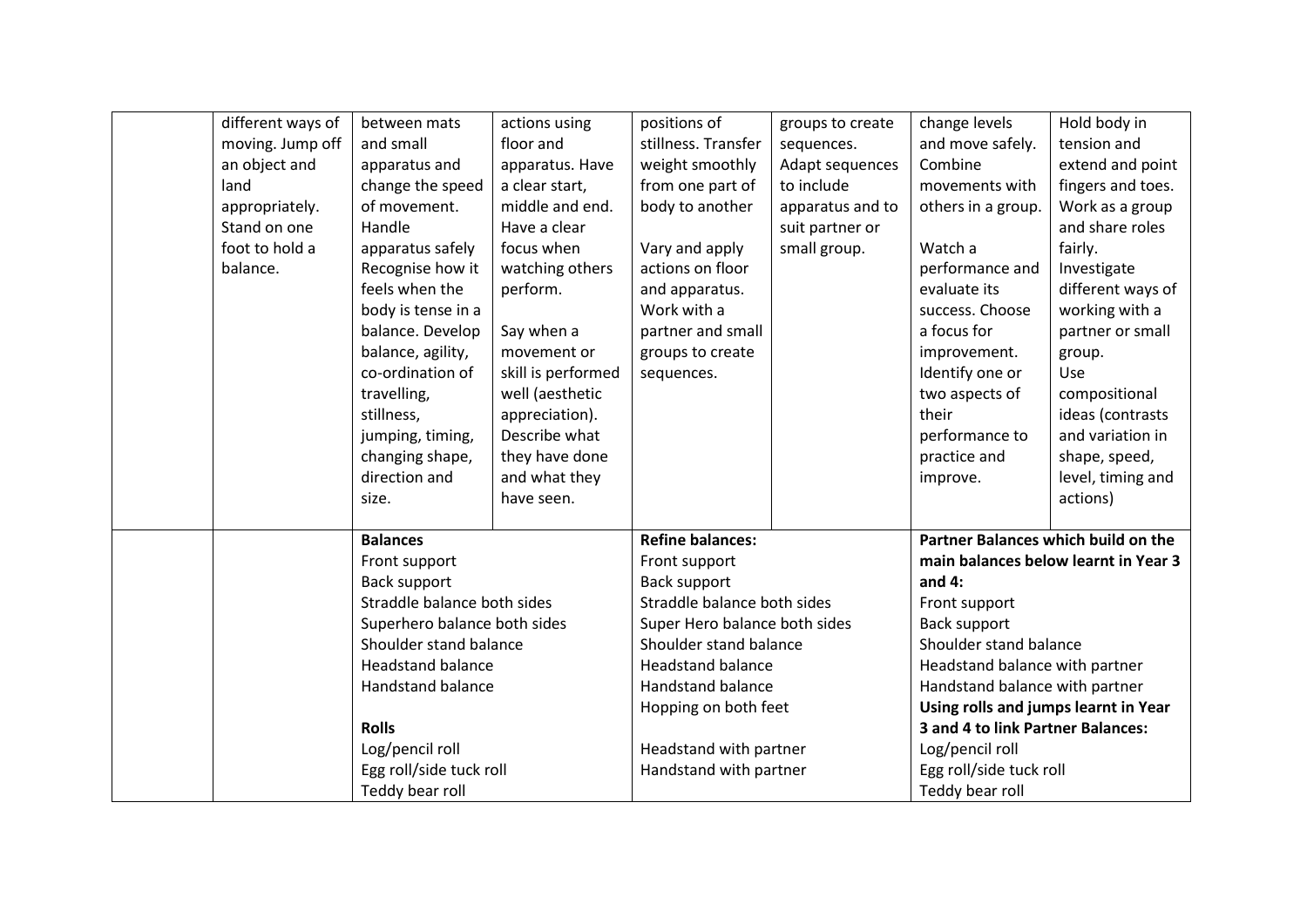|  | Shoulder stand roll                    | <b>Rolls</b>                         | Shoulder stand roll                 |
|--|----------------------------------------|--------------------------------------|-------------------------------------|
|  |                                        | Log/pencil roll                      | Forward roll                        |
|  | Jumps: Star, Tuck, half twist and full | Egg roll/side tuck roll              | Star jump                           |
|  | twist                                  | Teddy bear roll                      | Tuck Jump                           |
|  |                                        | Shoulder stand roll                  | Half twist                          |
|  | <b>Movement skills</b>                 | Forward roll                         | Full twist                          |
|  | Star Jumps moving forward              |                                      |                                     |
|  | Hopscotch                              | Refine Jumps: Star, Tuck, half twist | Use knowledge learnt on             |
|  | Skipping (not with rope)               | and full twist                       | Jumps/flight to:                    |
|  | Bear walking                           |                                      | introduce flight via vaulting with  |
|  | Bunny hops forwards                    | <b>Movement skills</b>               | leapfrog and then jumps off spring  |
|  | Frog jumping                           | <b>Refine Ks1 skills</b>             | board, side tuck vault over low box |
|  | Crab walking sideways tummy up and     | Travel on feet while Hopping,        | and straddle vault over higher      |
|  | down                                   | skipping, 2 feet to 2 feet jumps,    | platform                            |
|  | Crab walking facing forwards and       | hopscotch, and star jumping          |                                     |
|  | backwards                              | Travel by bear walking, bunny hop,   | <b>Movement skills</b>              |
|  | Bunny hops sideways                    | crab walking                         | Refine Y3,4 skills                  |
|  | Bunny hops sideways 1 foot at a time   | Bunny hop side to side with weight   | Extend legs in leaps                |
|  | Bunny hop side to side with weight     | on hands                             | Hold body in tension to keep a good |
|  | on hands                               | Hop from side to side with weight on | balance whilst transferring weight  |
|  | Hop from side to side with weight on   | hands                                | and moving.                         |
|  | hands                                  | Start learning a cartwheel           | Cartwheels                          |
|  | (introduction to cartwheel)            |                                      |                                     |
|  | movement)                              |                                      |                                     |
|  |                                        |                                      |                                     |
|  |                                        |                                      |                                     |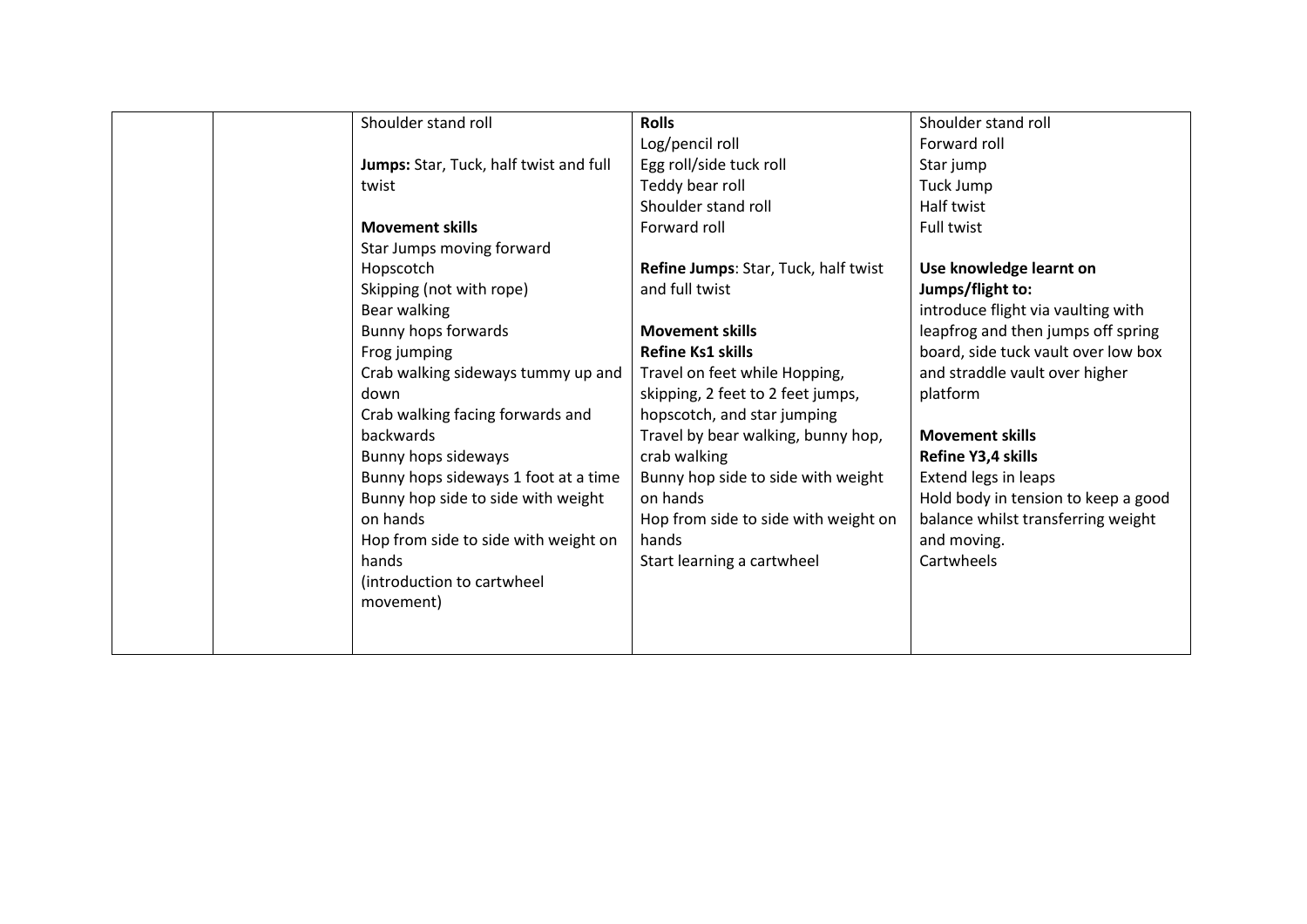| <b>Activity</b> | <b>EYFS</b>       | <b>Y1</b>          | <b>Y2</b>          | Y3                 | <b>Y4</b>          | <b>Y5</b>          | <b>Y6</b>         |
|-----------------|-------------------|--------------------|--------------------|--------------------|--------------------|--------------------|-------------------|
|                 |                   |                    |                    |                    |                    |                    |                   |
| Dance           | Move freely and   | Learn basic        | Use a range of     | Improvise freely   | Compose short      | <b>Explore and</b> | Explore,          |
|                 | with pleasure and | movements          | vocabulary to      | on their own and   | dances with clear  | improvise ideas    | improvise and     |
|                 | confidence in a   | relating to        | describe moods     | with a partner,    | start, middle and  | for dances in      | combine           |
|                 | range of ways.    | feelings. Learn    | and how dances     | translating ideas  | end on their own,  | different styles,  | movement ideas    |
|                 | Experiment with   | what makes a       | make them feel.    | from a stimulus    | partners and in    | working on their   | fluently and      |
|                 | different ways of | good start and     | Perform dances     | to a movement.     | groups. Develop    | own, with a        | effectively.      |
|                 | moving.           | finish position in | using simple       | Learn a short      | basic actions and  | partner and in a   | Evaluate, refine  |
|                 | Complete simple   | a sequence.        | movement           | sequence with a    | skills by changing | group.             | and develop their |
|                 | moves to          | Learn how to       | patterns with a    | clear, middle and  | the speed, mood    | Compose more       | own and others'   |
|                 | different         | move their         | clear start middle | end that they can  | and levels,        | complex routines   | work.             |
|                 | stimulus.         | bodies in a        | and end.           | perform on their   | Develop travels,   | with clear         | Compose more      |
|                 |                   | variety of ways.   | On their own can   | own and in a       | gestures, turns,   | sections, starting | complex routines  |
|                 |                   | Respond to         | remember and       | group.             | jumps and          | to use unison,     | with clear        |
|                 |                   | different music.   | perform short      | Learn how to       | balances with      | canon, and         | sections, using   |
|                 |                   | Perform dance      | dance routines to  | develop actions    | good composure     | repetition.        | unison, canon,    |
|                 |                   | movements and      | other children (1- | and movements      | and control        | Change the         | and repetition.   |
|                 |                   | simple             | 8 steps)           | within short       |                    | speed, mood and    | Change the        |
|                 |                   | movement           | Evaluate and       | dances by          |                    | levels.            | speed, mood and   |
|                 |                   | patterns.          | improve a dance    | changing the       |                    |                    | levels.           |
|                 |                   | Be taught to       | performance by     | speed, mood and    |                    |                    |                   |
|                 |                   | remember and       | recording and      | levels.            |                    |                    |                   |
|                 |                   | perform short      | viewing their      |                    |                    |                    |                   |
|                 |                   | dance routines to  | rehearsals.        | Learn a variety of |                    |                    |                   |
|                 |                   | other children (1- |                    | travels, gestures, |                    |                    |                   |
|                 |                   | 8 steps)           |                    | turns, jumps and   |                    |                    |                   |
|                 |                   |                    |                    | balances with      |                    |                    |                   |
|                 |                   |                    |                    | composure and      |                    |                    |                   |
|                 |                   |                    |                    | control            |                    |                    |                   |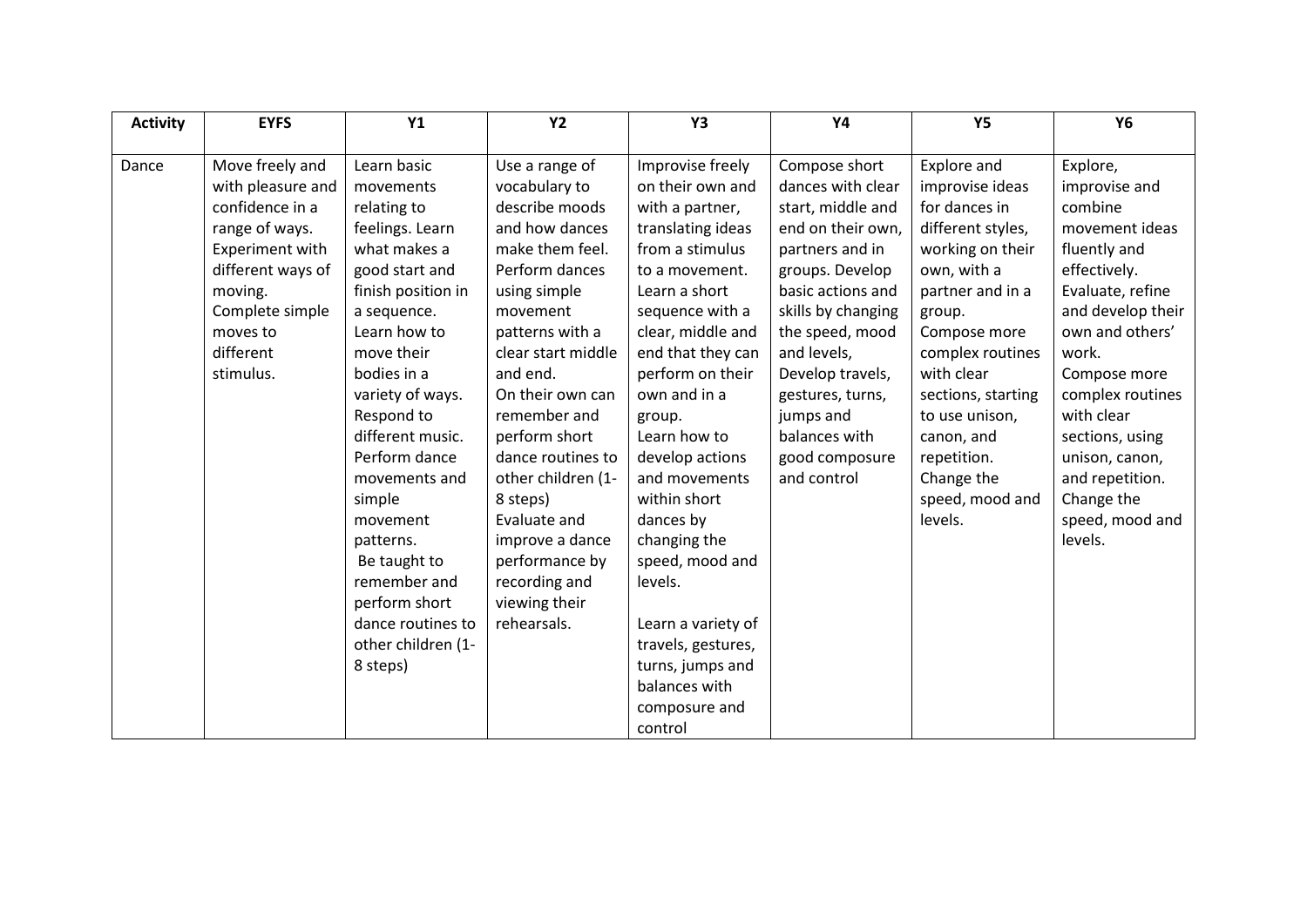| <b>Activity</b> | <b>EYFS</b>         | <b>Y1</b>           | <b>Y2</b>           | Y3                  | Y4                      | <b>Y5</b>         | <b>Y6</b>           |
|-----------------|---------------------|---------------------|---------------------|---------------------|-------------------------|-------------------|---------------------|
|                 |                     |                     |                     |                     |                         |                   |                     |
| Net games       | Catch a large ball. | Focus on            | Use their skills to | Practise throwing   | Understand              | Hold and swing    | Hit the ball in the |
| (tennis,        | Demonstrate         | throwing a ball     | play end to end     | and catching with   | where to stand          | racket            | court away from     |
| volleyball)     | some control and    | with control both   | games, games        | a variety of        | when receiving.         | Know where to     | opponent, how       |
|                 | coordination in     | over and            | over a barrier      | different balls     | Understand              | stand on the      | to outwit them      |
|                 | large and small     | underarm with       | and fielding        | and using           | attack and              | court when        | using speed         |
|                 | movements.          | prompts.            | games.              | different types of  | defence tactics.        | hitting, catching | height and          |
|                 | Pass a ball.        | Focus on catching   | Watch others        | throwing. Hit the   | <b>Understand rules</b> | and receiving.    | direction of ball.  |
|                 | Kick a ball.        | a ball from         | and describe        | ball with a racket. | about the games.        | Hit the ball on   | Know where to       |
|                 | Dribble a ball at   | shorter and         | what is             | Use different       | Play games using        | both sides of the | stand when          |
|                 | feet.               | longer distances,   | happening. Talk     | shots.              | throwing and            | body and above    | attacking and       |
|                 |                     | on their own and    | about what they     | Play games using    | catching skills.        | head.             | defending.          |
|                 |                     | in groups.          | have done and       | throwing and        | Vary strength,          | Use different     | Explain why they    |
|                 |                     | Play games based    | how they did it.    | catching skills.    | length and              | types of shots    | or others are       |
|                 |                     | on net games        | Participate in      | Vary strength,      | direction of            | during a game.    | playing well in     |
|                 |                     | Pass and receive    | team games.         | length and          | throw.                  | Improve           | the games. Know     |
|                 |                     | a ball in different | Pass and receive    | direction of        | Understand how          | accuracy. Explain | what they need      |
|                 |                     | ways with control   | a ball in different | throw. Know how     | they can make it        | why they or       | to get better at    |
|                 |                     | and increased       | ways with           | to make it          | difficult for           | others are        | and what to         |
|                 |                     | accuracy.           | increased control   | difficult for       | opponent to             | playing well in   | practise.           |
|                 |                     |                     | and increased       | opponent to         | receive ball.           | the games. Know   | Understand          |
|                 |                     |                     | accuracy.           | receive ball.       |                         | what they need    | practices to help   |
|                 |                     |                     |                     |                     |                         | to get better at  | with precision      |
|                 |                     |                     |                     |                     |                         | and what to       | and consistency     |
|                 |                     |                     |                     |                     |                         | practice.         | and speed about     |
|                 |                     |                     |                     |                     |                         |                   | the court.          |

| iwitw | <b>CVCC</b> | 114 | $\mathbf{v}$ | $\overline{\phantom{a}}$ | $V_{\Lambda}$ | $\mathbf{v}$ | v  |
|-------|-------------|-----|--------------|--------------------------|---------------|--------------|----|
| .     | .           | $-$ |              |                          |               | $-$          | TO |
|       |             |     |              |                          |               |              |    |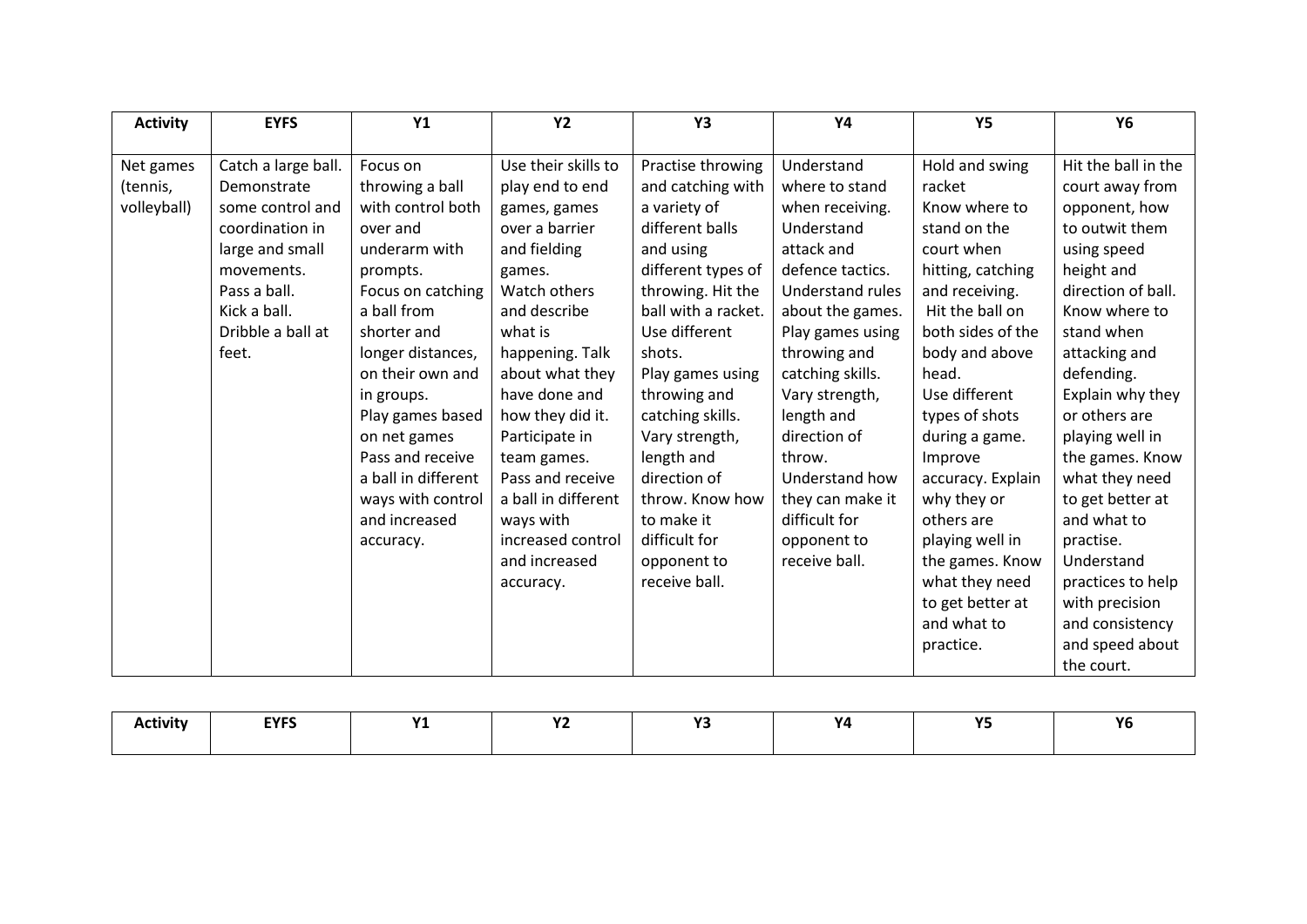| Fielding     | Throw over and       | Focus on         | Choose, use and    | Consolidate and   | Throw and catch   | Develop the       | Use and adapt       |
|--------------|----------------------|------------------|--------------------|-------------------|-------------------|-------------------|---------------------|
| and striking | under arm in a       | technique,       | vary simple        | develop the       | a balls at        | range and         | rules, strategies   |
| (cricket     | general direction    | striking a ball  | tactics.           | range and         | different speeds, | consistency of    | and tactics, using  |
| and          | Catch a variety of   | with control     | Participate in     | consistency of    | directions and    | their skills,     | their knowledge     |
| rounders)    | sized balls when     | when shown.      | team games. Pass   | their skills in   | heights.          | especially in     | of basic principles |
|              | bounced or           | Focus on         | and receive a ball | striking and      | Choose and use a  | specific striking | of batting and      |
|              | thrown.              | technique on     | in different ways  | fielding games.   | range of simple   | and fielding      | fielding.           |
|              | Strike a ball (self- | fielding a ball  | with control and   | Perform fielding  | tactics and       | games. E.g.       | Develop and         |
|              | bowled) in a         | using under and  | increased          | techniques with   | strategies.       | throwing,         | adapt their         |
|              | general direction    | over arm         | accuracy.          | increased control | Perform fielding  | catching and      | striking, fielding, |
|              |                      | throwing.        | Learn fielding     | and coordination  | techniques with   | striking a ball   | throwing and        |
|              |                      | Play simple      | techniques.        |                   | increased control | accurately to a   | catching skills to  |
|              |                      | games in small   |                    |                   | and coordination  | static and moving | different heights,  |
|              |                      | groups, applying |                    |                   |                   | partner at        | distances in small  |
|              |                      | rules and skills |                    |                   |                   | different         | and large games.    |
|              |                      | that have been   |                    |                   |                   | distances.        | Thinking about      |
|              |                      | taught.          |                    |                   |                   |                   | when to use an      |
|              |                      |                  |                    |                   |                   |                   |                     |
|              |                      |                  |                    |                   |                   |                   | over and under      |
|              |                      |                  |                    |                   |                   |                   | arm throw.          |

| <b>Activity</b> | <b>EYFS</b>       | <b>Y1</b>         | <b>Y2</b>         | Y3                | Y4                | <b>Y5</b>          | Υ6                 |
|-----------------|-------------------|-------------------|-------------------|-------------------|-------------------|--------------------|--------------------|
|                 |                   |                   |                   |                   |                   |                    |                    |
| Athletics       | Children will be  | Children will be  | Children will be  | Children start to | Children to       | Know how to        | Develop the        |
|                 | taught how to     | taught how to     | taught how to     | develop their     | develop their     | plan a run so they | consistency of     |
|                 | use their bodies  | use their bodies  | use their bodies  | technique for     | technique for     | pace themselves    | their actions in a |
|                 | to:               | to:               | to:               | running at        | running at        | evenly or          | number of          |
|                 | Sprint            | Sprint            | Sprint            | shorter and       | shorter and       | unevenly.          | events. Increase   |
|                 | Jump for height   | Jump for height   | Jump for height   | longer distances, | longer distances, | Mark a run up for  | the number of      |
|                 | Jump for distance | Jump for distance | Jump for distance | throwing for      | throwing for      | jumping and        | techniques they    |
|                 | Overarm throw     | Run at fast,      | Run at fast,      | distance, jumping | distance, jumping | throwing.          | use.               |
|                 | Run for longer    | medium and slow   | medium and slow   | and leaping for   | and leaping for   | Watch a            | Sustain pace over  |
|                 | distance          | speeds, changing  | speeds, changing  |                   |                   | partner's athletic | longer distances,  |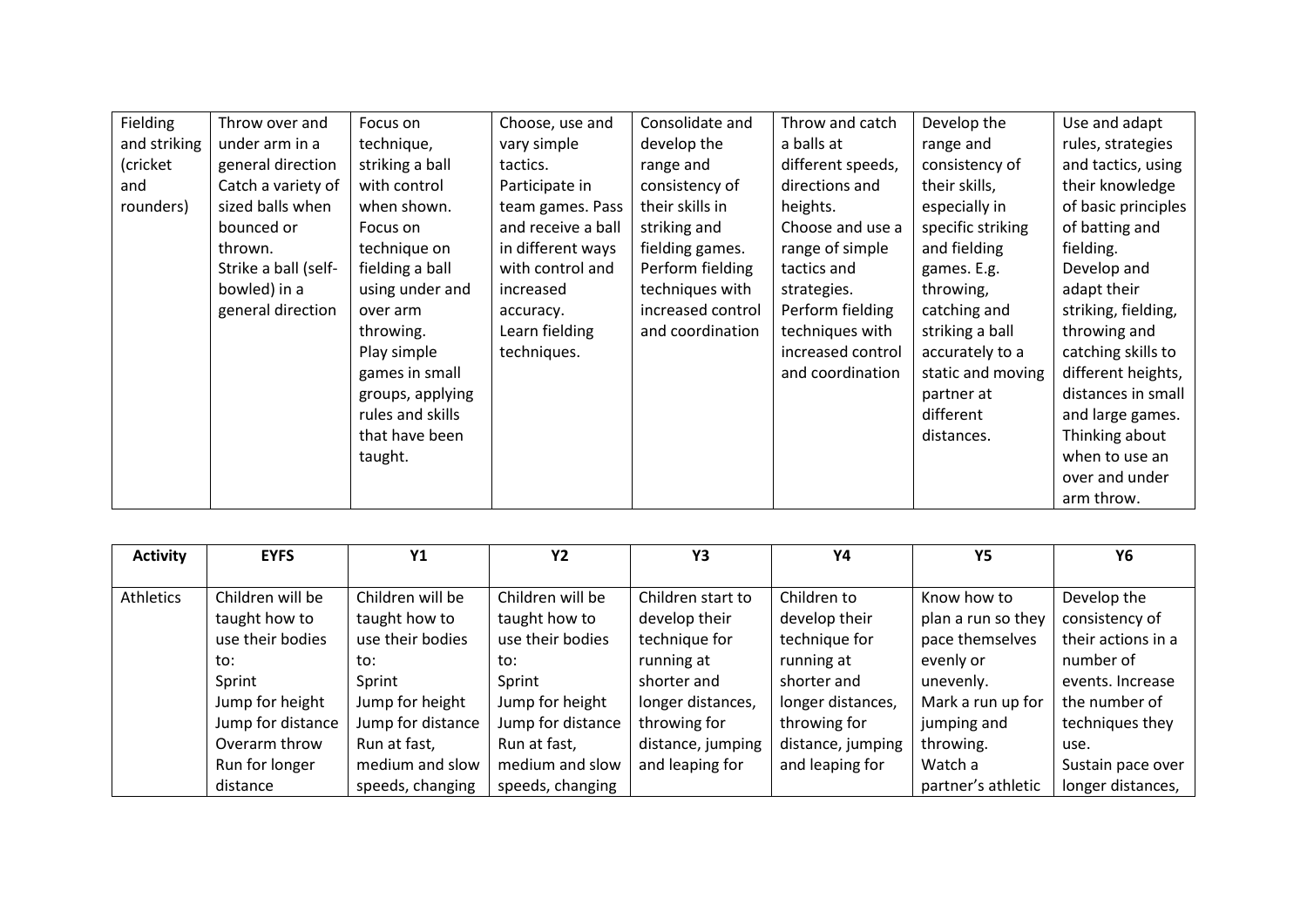| Participate in | speed and          | speed and       | height and         | height and         | performance and    | e.g. sprint for     |
|----------------|--------------------|-----------------|--------------------|--------------------|--------------------|---------------------|
| Sports day     | direction          | direction with  | distance.          | distance.          | identify the main  | seven seconds,      |
|                | Jump in a straight | some fluency,   | Start to show      | Increase           | strengths.         | run for one or      |
|                | line               | control and     | consistency,       | consistency,       | Increase speeds,   | two minutes.        |
|                | Take part in       | consistency.    | control and        | control and        | heights, distances | Throw with          |
|                | simple relay       |                 | accuracy when      | accuracy when      | against personal   | greater control,    |
|                | games              | Make up and     | throwing objects   | throwing objects   | best scores        | accuracy and        |
|                | sometimes          | repeat a short  | into targets from  | into targets from  |                    | efficiency.         |
|                | remembering        | sequence of     | increasing         | increasing         |                    | Perform a range     |
|                | when to run and    | linked jumps.   | distances          | distances          |                    | of jumps showing    |
|                | what to do         | Take part in a  | Use different      |                    |                    | power, control      |
|                | Throw a variety    | relay activity, | techniques,        | Increase speeds,   |                    | and consistency     |
|                | of objects in a    | remembering     | speeds and effort  | heights, distances |                    | at both take-off    |
|                | straight line      | when to run and | to meet            | against personal   |                    | and landing.        |
|                |                    | what to do.     | challenges set for | best scores        |                    | Say how some        |
|                |                    | Throw a variety | running, jumping   |                    |                    | athletic activities |
|                |                    | of objects,     | and throwing.      |                    |                    | can improve         |
|                |                    | changing their  | Increase speeds,   |                    |                    | strength, power     |
|                |                    | action for      | heights, distances |                    |                    | or stamina          |
|                |                    | accuracy and    | against personal   |                    |                    | Increase speeds,    |
|                |                    | distance.       | best scores        |                    |                    | heights, distances  |
|                |                    |                 |                    |                    |                    | against personal    |
|                |                    |                 |                    |                    |                    | best scores         |

| <b>Activity</b> | Y3,4                                       | Y5,6                                     | More/most able                               |
|-----------------|--------------------------------------------|------------------------------------------|----------------------------------------------|
|                 |                                            |                                          |                                              |
| Swimming        | Year 3                                     | Swim between 50 and 100 metres and keep  | Swim further than 100 metres swim            |
|                 | Swim between 10 and 20 metres, with        | swimming for 45 to 90 seconds            | fluently and confidently for over 90 seconds |
|                 | swimming aids and support, using their     | Use three different strokes, swimming on | Use all four strokes with control            |
|                 | arms and legs to propel themselves in some | their front and back                     | Swim short distances using butterfly         |